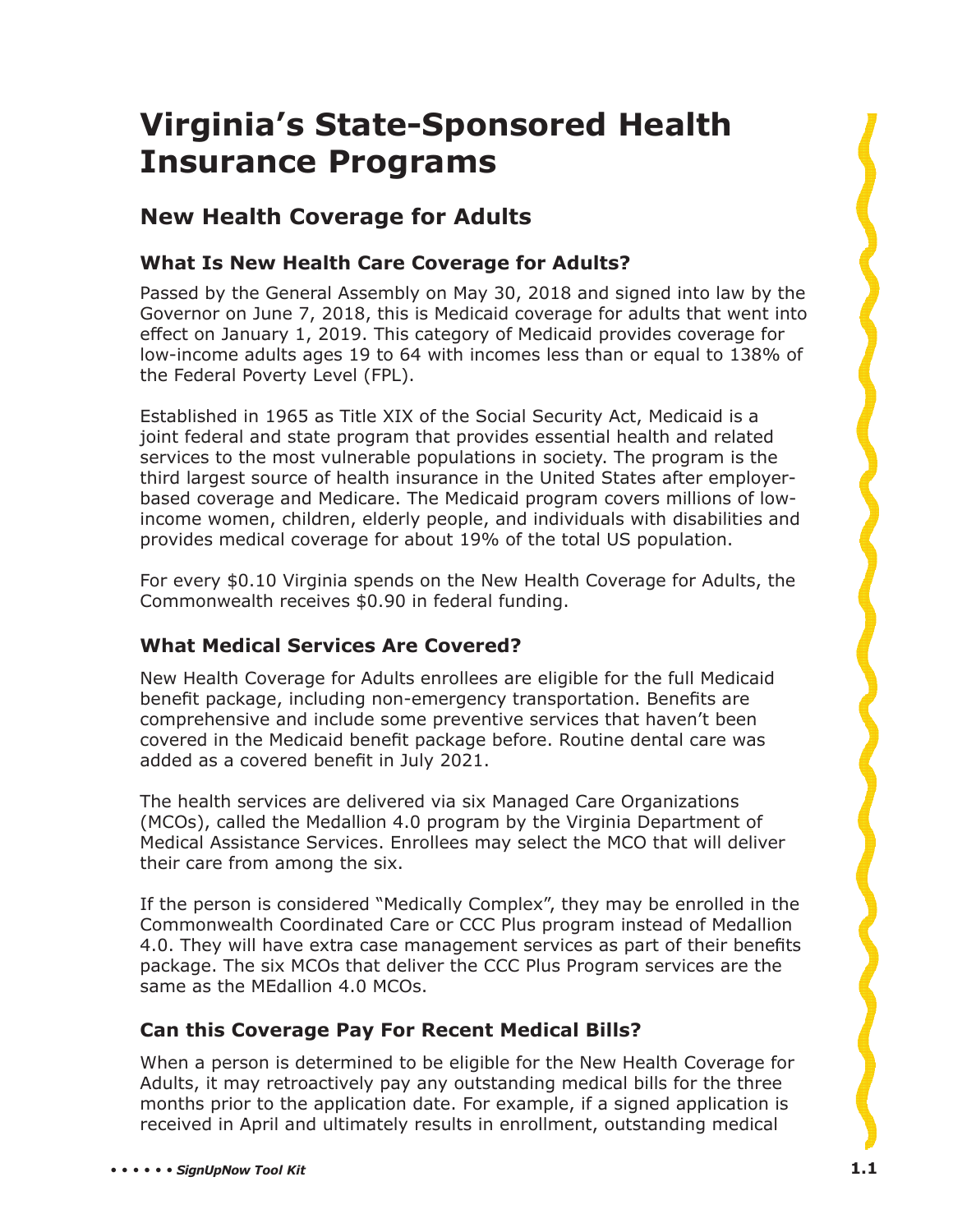bills may be covered for January, February, and March if the enrollee would have been eligible for coverage during that time. This retroactive coverage can be requested by answering the appropriate question on the application for coverage.

# **What Are The Costs?**

While in the recipient is in the initial fee-for-service period after enrollment, small copayments apply (\$1 for a clinic visit or generic medicine, \$75 for a hospitalization). Participants in the program who receive services through a Managed Care Organization (MCO) have no copayments.

# **Does It Matter If The Person Already Has Health Insurance?**

The person may already have health insurance and they can still be covered by the New Health Coverage for Adults. The other insurance plan would be billed first and Medicaid would be the second payer. The state coverage may cover some things the private insurance does not (i.e. non-emergency transportation).

# **Who Is Eligible?**

US Citizens or legal immigrants ages 19 to 64 with qualifying incomes (≤ 138% FPL) are generally eligible for this coverage. While most of the non-financial rules are similar to those of other Medicaid categories, one difference is immigration status. A Lawful Permanent Resident (LPR) may be eligible for coverage only after the first five years of residence in the US. Refugees and asylees from certain countries are eligible for only the first seven years in the US. Qualified immigrants who are US military veterans or active duty military are also eligible.

*(Example – A single person can make up to \$1,563 a month and be*  financially eligible for new health coverage for adults.)<sup>\*</sup>

*\*The fi gures given as examples here are based on the current Federal Poverty Guidelines,*  which are updated each year in late January/early February. They include the additional *5% FPL "standard disregard" allowed to applicants.*

# **How Long Does A Person Remain Eligible?**

Coverage goes back to the first day of the month in which an approved application was received. If requested, coverage may also be retroactive for up to three-months prior to application.

Once approved, coverage will continue for 12 months, as long as no changes are reported. Changes in circumstances, like a pay raise or change in household size must be reported to the state within 10 days and will result in a reevaluation of ongoing eligibility.

It is especially important to inform the local Department of Social Services (LDSS) or Cover Virginia Call Center of a change in address; mail from DSS and the Department of Medical Assistance services (DMAS) is not forwarded, even if the individual has a change of address card on file with the Post Office. If DMAS or the LDSS gets returned mail, coverage may be cancelled.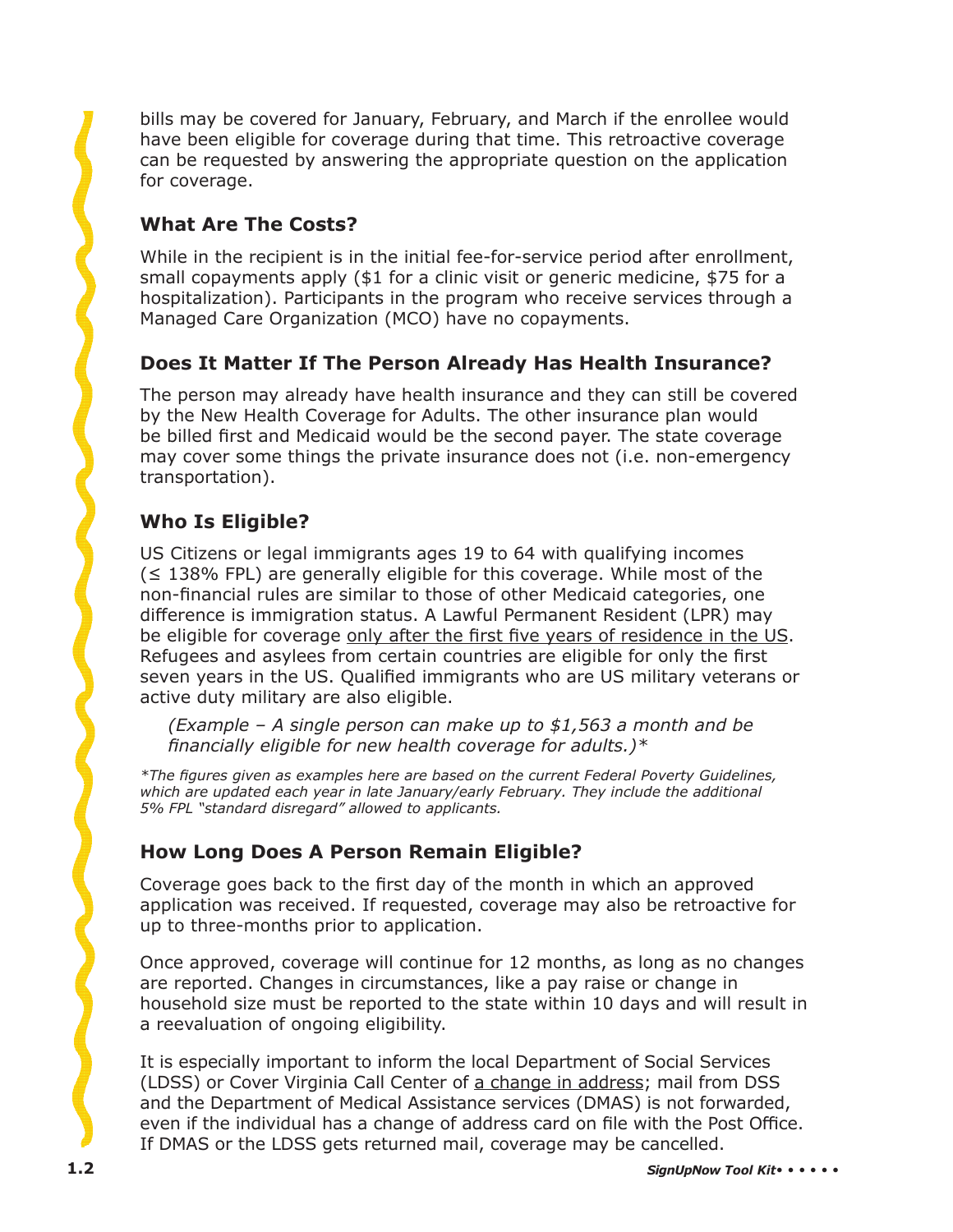Coverage must be reviewed at least once every 12 months to determine continued eligibility for coverage. If this annual renewal is not completed, coverage may be cancelled.

If the enrollee is over 138% FPL at renewal, he/she can be evaluated for Plan First, Virginia's family planning coverage. The individual may also be eligible to receive financial assistance toward purchasing private health insurance through the Health Insurance Marketplace. Losing Medicaid coverage, opens a "Special Enrollment Period" to shop for coverage in the Marketplace.

#### **How Does A Person Apply for this Coverage?**

*Via Telephone:* The person can apply over the phone with the Cover Virginia Call Center (855-242-8282) or the Federal Marketplace (800-318-2596). This is a good option if the individual's primary language is something other than English as both numbers have access to language translation services.

*Via the Web:* The person can apply online via Virginia's CommonHelp website (commonhelp.virginia.gov) or via the Marketplace (healthcare.gov).

*Via Paper Application:* The person can mail or take the "Application for Health Coverage & Help Paying Costs" paper application to his/her LDSS. This paper application could also be mailed to the Health Insurance Marketplace ("Marketplace.")

# **FAMIS Plus and Medicaid for Pregnant Women**

# **What are FAMIS Plus and Medicaid for Pregnant Women?**

FAMIS Plus is Medicaid for children in low-income families. Medicaid for Pregnant Women is the category of Medicaid for low-income pregnant women. "Medically Indigent" or "MI Medicaid" is the largest category of Medicaid providing coverage to children and pregnant women in Virginia. The income eligibility levels for children and pregnant women are higher than for most other types of Medicaid.

For every \$0.44 Virginia spends on Medicaid for children and pregnant women, the Commonwealth receives \$0.56 in federal funding.

# **What Medical Services Are Covered?**

FAMIS Plus and Medicaid for Pregnant Women provide a comprehensive package of benefits uniquely designed to meet the needs of lower income children and expectant mothers. In addition to covering traditional health care services such as hospitalizations, doctor visits and prescriptions, these programs also cover services such as: behavioral health and substance abuse services, transportation to medical appointments, case management and health education for new mothers and babies with potential health risks, eye exams and glasses\*, dental care\*, and other services not often covered by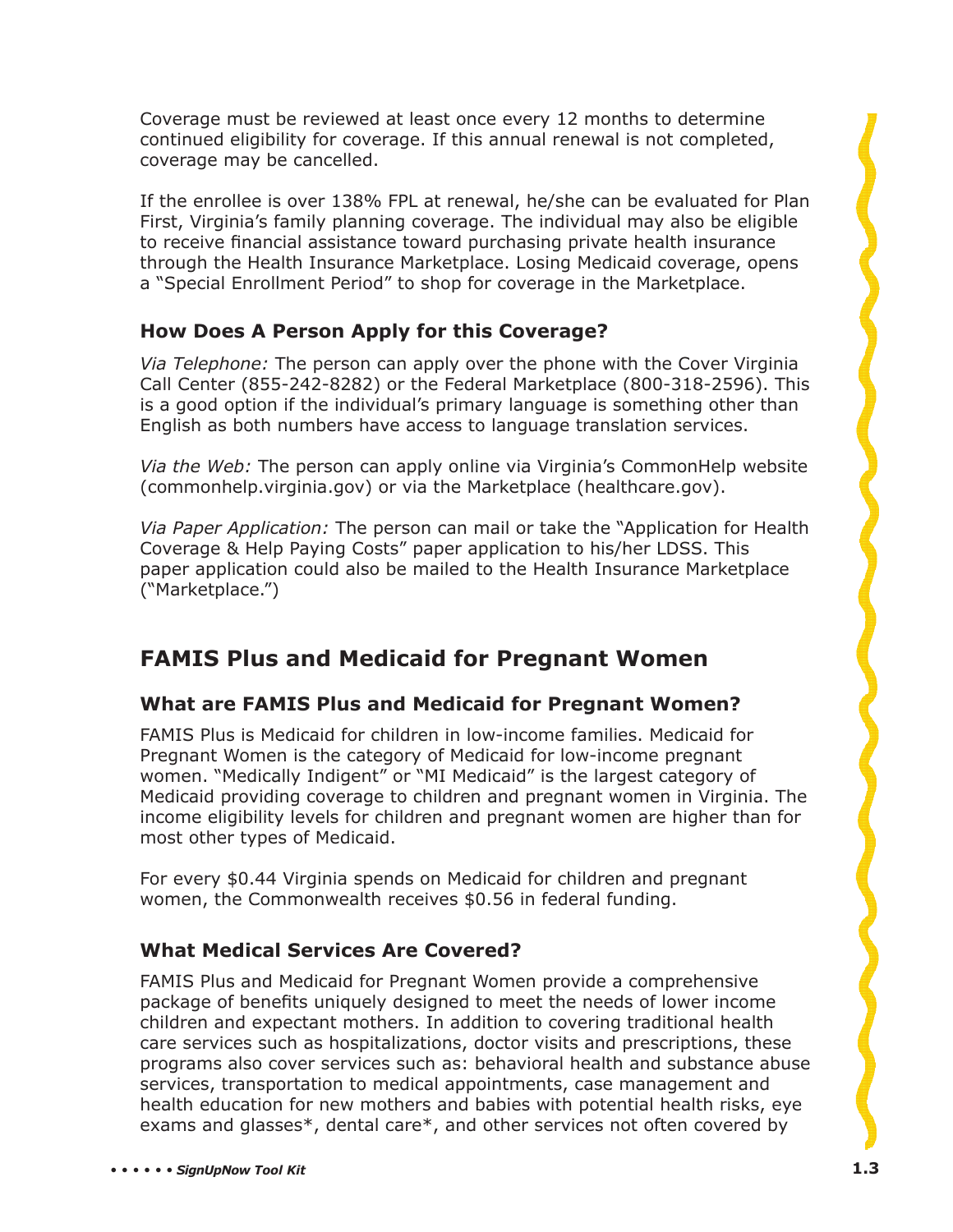private health insurance plans. *(\*Pregnant women over the age of 21 are not eligible for eyeglasses or braces.)* 

Of special note, children covered by FAMIS Plus are entitled to the EPSDT (Early Periodic Screening, Diagnosis and Treatment) program. This valuable component of Virginia's FAMIS Plus program provides comprehensive health screenings for children up to age 21. A medical condition diagnosed through an EPSDT screening must be treated at no cost to the family.

FAMIS Plus and Medicaid for Pregnant Women health services are delivered via six Managed Care Organizations (MCOs), called the Medallion 4.0 program. Enrollees may select the MCO that will deliver their care from among the six.

# **Can FAMIS Plus or Medicaid for Pregnant Women Pay for Recent Medical Bills?**

When a child/pregnant woman is determined to be eligible, these programs may retroactively pay any outstanding medical bills for the three months prior to the application date. For example, if a signed application is received in March and ultimately results in enrollment, outstanding medical bills may be covered for December, January, and February, if the enrollee would have been eligible for FAMIS Plus/Medicaid for Pregnant Women during that time. This retroactive coverage can be requested by answering the appropriate question on the application for coverage.

#### **Which Children Are Eligible For FAMIS Plus and Which Women are Eligible for Medicaid for Pregnant Women?**

US Citizen or legal immigrant children under the age of 19 living in families with qualifying incomes are generally eligible for FAMIS Plus. In Virginia, income eligibility for FAMIS Plus is up to 148% FPL.

*(Example – A family of 2 could earn \$2,259 a month or a family of 4 could earn \$3,423 a month and the child(ren) under age 19 would dualify financially for FAMIS Plus*)

Medicaid for Pregnant Women is for pregnant women of any age who are US Citizens, or in certain legal immigrant categories, living in families with qualifying incomes. In Virginia, income eligibility for Medicaid for Pregnant Women is up to 148% FPL. It is important to note that a pregnant woman counts as two people (or more if multiple children are expected) when determining household size.

*(Example – A pregnant single mom applying is a family of 2 and she could*  earn up to \$2,259 a month and qualify financially for Medicaid for Pregnant *Women)\**

*\*The fi gures given as examples are based on the current Federal Poverty Guidelines, which are updated each year in late January/early February and include the 5% FPL disregard.*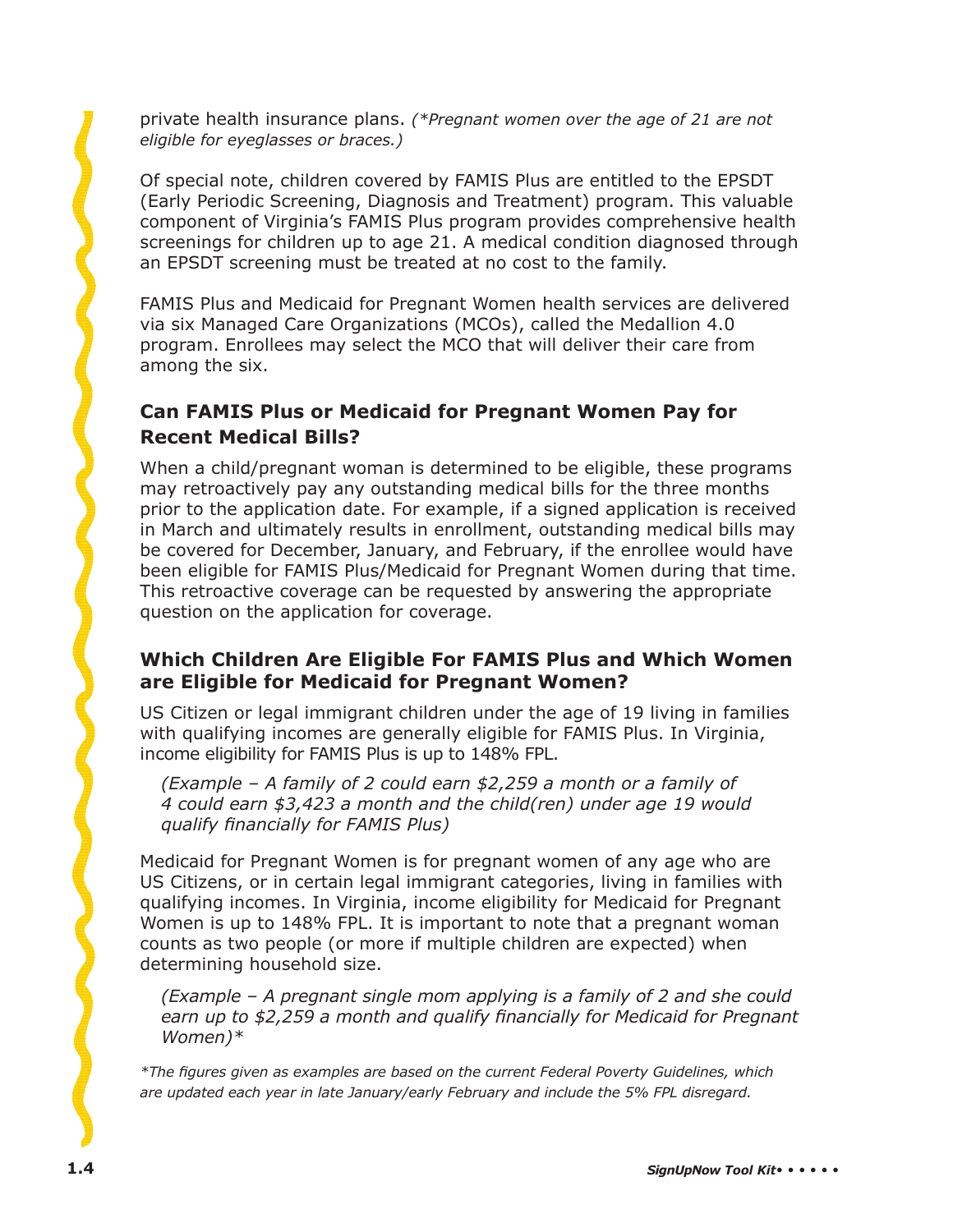# **Does It Matter If An Applicant Already Has Health Insurance?**

Eligibility for FAMIS Plus and Medicaid for Pregnant Women is not affected by whether or not the applicant currently has any other health insurance or had it any time in the past. In the case of other current insurance, the Medicaid/ FAMIS Plus benefits "wrap around" the other services providing supplemental benefits to a child's/expectant woman's private insurance plan (i.e. if the child's plan doesn't cover dental or vision services, or if the pregnant woman's plan does not cover the pregnancy). The private/work-based health plan is the first payer and Medicaid/FAMIS Plus will pay last.

# **What Are The Costs For A Family?**

There are no costs for covered services for children in FAMIS Plus or pregnant women in Medicaid for Pregnant Women.

#### **How Does a Family Apply for Medicaid for Pregnant Women or FAMIS Plus?**

The application process for FAMIS Plus and Medicaid for Pregnant Women is the same as that outlined under the New Coverage for Adults on Page 1.3. You can apply by phone, online, or via a paper application mailed or taken to the local department of social services.

# **How Long Does A Child/Pregnant Woman Remain Eligible?**

The family is responsible for reporting any change in circumstance that may affect the child's eligibility for FAMIS Plus within 10 days of the change. This is generally a change in income or household size. Even if no changes occur, the child's eligibility must be renewed every 12 months. DSS may contact the family prior to their renewal date and request current income information, if they cannot verify it electronically. Many children are terminated from FAMIS Plus because of the family's failure to complete the annual renewal process.

Once a pregnant woman is enrolled in Medicaid for Pregnant Women, she is enrolled for the duration of her pregnancy and the 60 days postpartum regardless of any changes in income. This may increase to 12 months postpartum some time in 2022.

It is especially important to inform the local Department of Social Services (LDSS) or Cover Virginia Call Center of a change in address for a covered child or pregnant woman; mail from DSS and DMAS is not forwarded, even if the family has a change of address card on file with the Post Office. If either place gets returned mail, coverage may be cancelled.

#### **Enrollment of the Medicaid for Pregnant Woman's Newborn and Coverage Options for after the Pregnancy**

Once a Medicaid recipient's baby is born, her child will be deemed eligible and enrolled in FAMIS Plus for one year once she reports the birth to the state (via phone or fax with the Local DSS, online via CommonHelp, or phone via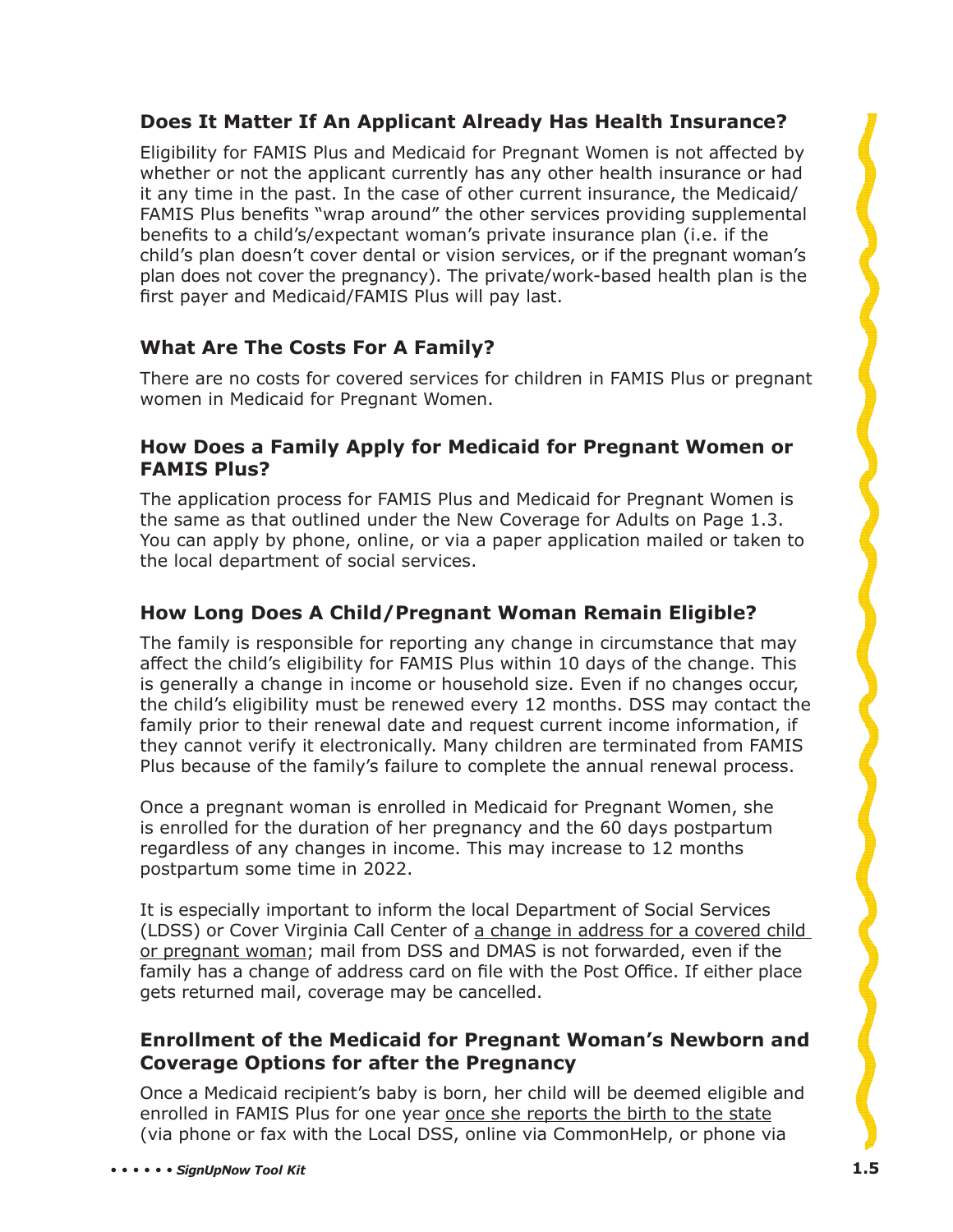the Cover Virginia Call Center). If birth-related expenses need to be paid, the family needs to call and report the birth within 3 months of the child's birth to ensure that these bills are covered.

After the 60 day postpartum period, a Medicaid for Pregnant Women recipient will be evaluated for eligibility for Low Income Families with Children (LIFC) Medicaid or the New Health Coverage for Adults. If she is over income for those programs, and the family income is still under 205% FPL, she could receive limited family planning coverage through Plan First, Virginia's family planning program.

Also, if the woman is over income for the New Health Coverage for Adults, she may be eligible for financial assistance toward purchasing private health insurance on the Health Insurance Marketplace. Ending Medicaid coverage allows for a "Special Enrollment Period" to explore coverage options there, even if it is outside of the normal open enrollment.

# **FAMIS**

# **What Is FAMIS?**

The state Children's Health Insurance Program (CHIP) was created by Congress as part of the Balanced Budget Act of 1997. States were given broad discretion to design CHIP programs to provide health insurance coverage for uninsured children in low to moderate-income families with incomes above the Medicaid/FAMIS Plus limit. Enacted as Title XXI of the Social Security Act, CHIP is also a partnership between the federal and state government, but a higher proportion of the cost is paid by federal tax dollars. For every \$0.31 Virginia spends on FAMIS, the Commonwealth receives \$0.69 in federal funding.

In October 1998, Virginia introduced its first CHIP program. In 2000, the Virginia General Assembly authorized a revamped program, the Family Access to Medical Insurance Security plan or "FAMIS" (pronounced like "famous"). FAMIS covers children up to 205% FPL and is designed to function like a private health insurance plan. Since that time the program has undergone many positive changes that have made it easier for children to get enrolled.

All 50 states, the District of Columbia, and some US territories now have approved CHIP programs. In February 2018, funding for the CHIP program was reauthorized by the US Congress for an additional 10 years.

# **What Medical Services Are Covered?**

In Virginia, a FAMIS enrolled child receives benefits through Managed Care Organizations (MCOs). FAMIS benefits are similar to those generally available in comprehensive private health insurance plans. In fact, the benefit package is modeled after the health insurance plan provided to Virginia's state employees. While many medical services are covered by FAMIS, some have annual or lifetime "caps" or limits on the amount of service. There are two FAMIS Plus benefits that are not available to FAMIS enrollees on an ongoing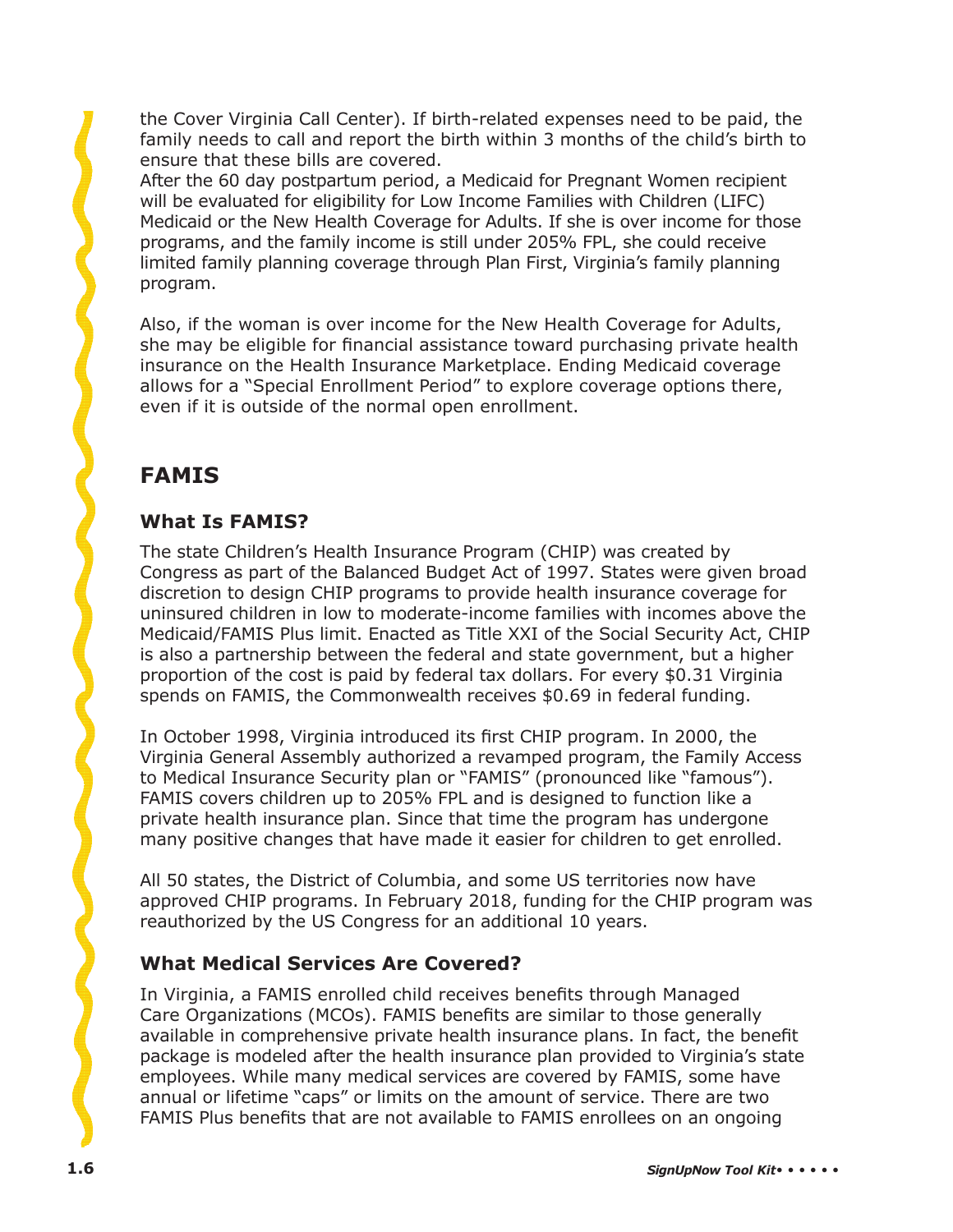basis once the child is enrolled in an MCO: non-emergency transportation and EPSDT (though FAMIS does have "well-child" examinations for enrollees.)

There are six MCOs that deliver FAMIS covered services in Virginia. Families choose their child's FAMIS MCO by calling the Cover Virginia Call Center soon after their application has been approved.

# **Can FAMIS Pay For Recent Medical Bills?**

FAMIS coverage is effective the first day of the month of application. Any unpaid medical bills during that month can be retroactively paid by FAMIS. In the case of a newborn, FAMIS may be retroactive to the baby's date of birth if the date of application is within 3 months of that date and the baby would have been otherwise eligible for FAMIS during that time. An evaluation of eligibility for this period of coverage is required and is requested by answering a question on the application.

# **Which Children Are Eligible For FAMIS?**

Uninsured children under the age of 19 living in families with qualifying incomes may be eligible for FAMIS. They must be US citizens or in certain legal immigrant categories. A child's application must first be screened for FAMIS Plus eligibility and the child must be enrolled in FAMIS Plus if eligible for that program. The income limit for FAMIS is 205% FPL.

*(Example – A family of 2 earning \$3,128 a month or below or a family of 4 earning \$4,741 a month or below may have children eligible for FAMIS)\** 

*\*The fi gures given as examples are based on the current Federal Poverty Guidelines, which are updated each year in late January/early February and include the 5% FPL disregard.* 

# **Does It Matter If The Child Already Has Health Insurance?**

FAMIS is designed for **uninsured** children. Therefore, children currently covered by "creditable" health insurance policies are not eligible for FAMIS.

# **What Are The Costs For A Family?**

There are costs for some services in the FAMIS program, but preventive health care services (well-child checkups, dental services, etc.) are free. Families with children enrolled in FAMIS are required to pay copayments for sick-care services (doctor visits, prescriptions, etc.) Depending on family income, these copayments are generally \$2 or \$5. Families are informed of their copayment levels on the Notice of Action and this information is also listed on the managed care card they receive for their children. Children of Alaska Native or American Indian descent do not pay copayments for any services.

There is, however, a limit set on the amount of cost-sharing a family will have in an enrollment year. For families with incomes at or below 150% FPL it is a family maximum of \$180. For families above 151% FPL, the maximum out-ofpocket cost is \$350.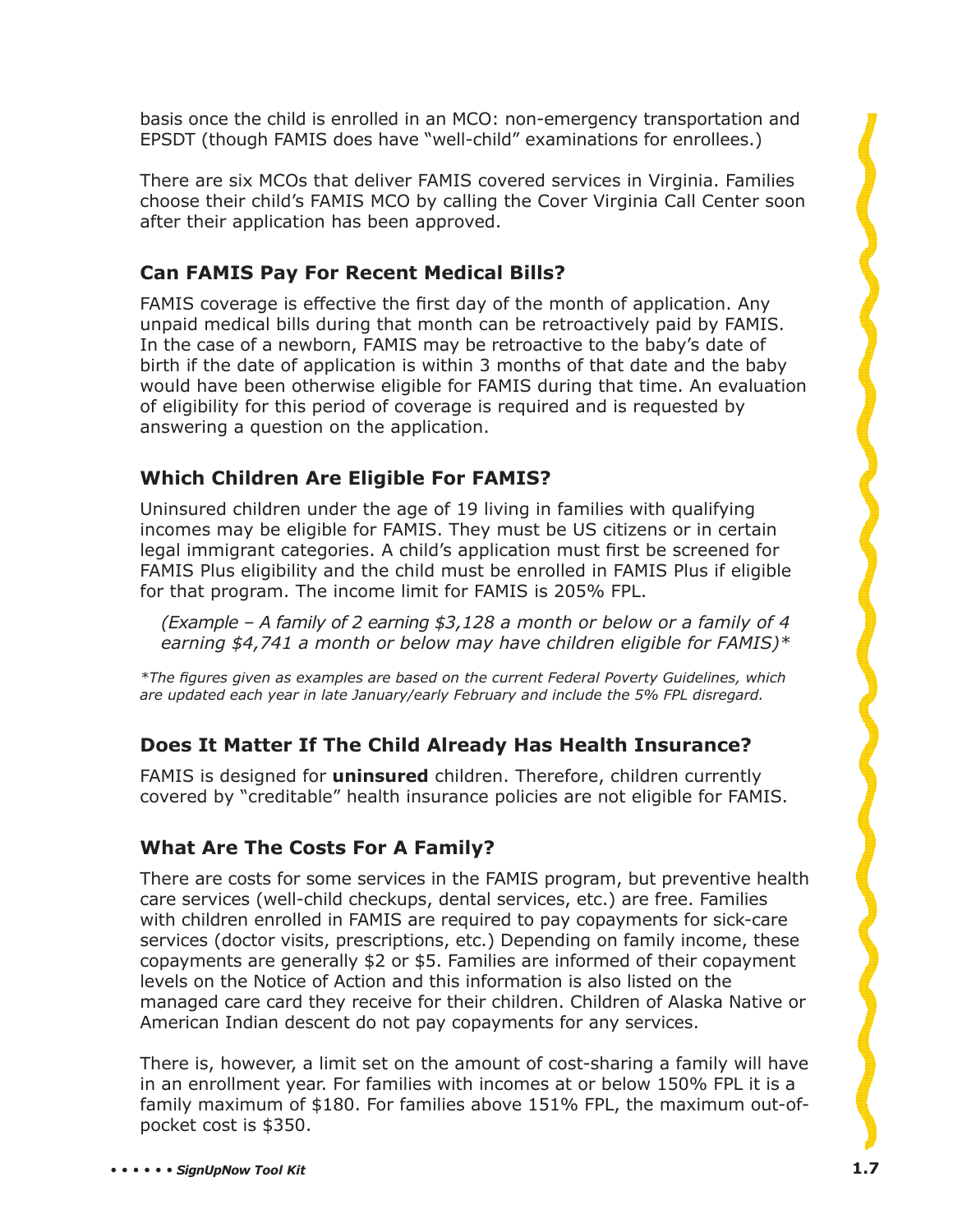# **How Does a Family Apply for FAMIS for their children?**

The application process for FAMIS is the same as that outlined under the New Coverage for Adults on Page 1.3. You can apply by phone, online, or via a paper application mailed or taken to the local department of social services.

# **How Long Does A Child Remain Eligible?**

A child in FAMIS is guaranteed 12 months of continuous coverage in the program unless the child moves out of state, the household income rises above 205% FPL, or the child turns 19. The family is responsible for reporting the two changes listed above to the local DSS or the Cover Virginia Call Center. Otherwise, the child's eligibility must be renewed every 12 months. The state may contact the family prior to their renewal date and request updated information to determine if the child is still eligible for FAMIS. A child's coverage will automatically end at the end of the month in which he/she turns 19. At this time, the child will also be evaluated for ongoing coverage under the new Health Coverage for Adults Medicaid category.

#### **Can A Family Use Their Employer's Health Insurance Instead?**

There is a component of the FAMIS program, entitled "FAMIS *Select,*" that allows the family to enroll in their employer-sponsored health insurance plan (or a private plan) and have FAMIS pay for a portion of the family coverage. The family would enroll their child in FAMIS first, then complete an online application for FAMIS *Select* coverage.

If at any time a family in FAMIS *Select* drops the private/employer coverage, the eligible children will revert to "regular" FAMIS coverage. Like regular FAMIS enrollees, a child must renew their coverage ever 12 months.

# **FAMIS MOMS**

#### **What are FAMIS MOMS?**

Started on August 1, 2005, FAMIS MOMS provides health insurance coverage for uninsured pregnant women in low to moderate-income families, who are not eligible for Medicaid due to excess income. Like FAMIS, for every \$0.31 Virginia spends on FAMIS, the Commonwealth receives \$0.69 in federal funding.

Eligibility for FAMIS MOMS is determined either at the LDSS or the Cover Virginia Central Processing Unit. Once enrolled, case management and ongoing case maintenance will be handled by the LDSS.

# **What Medical Services Are Covered?**

Pregnant women found eligible for FAMIS MOMS receive the same benefits as women enrolled in Medicaid for Pregnant Women. Routine dental care was added in March 2015 and coverage for breast pumps and breastfeeding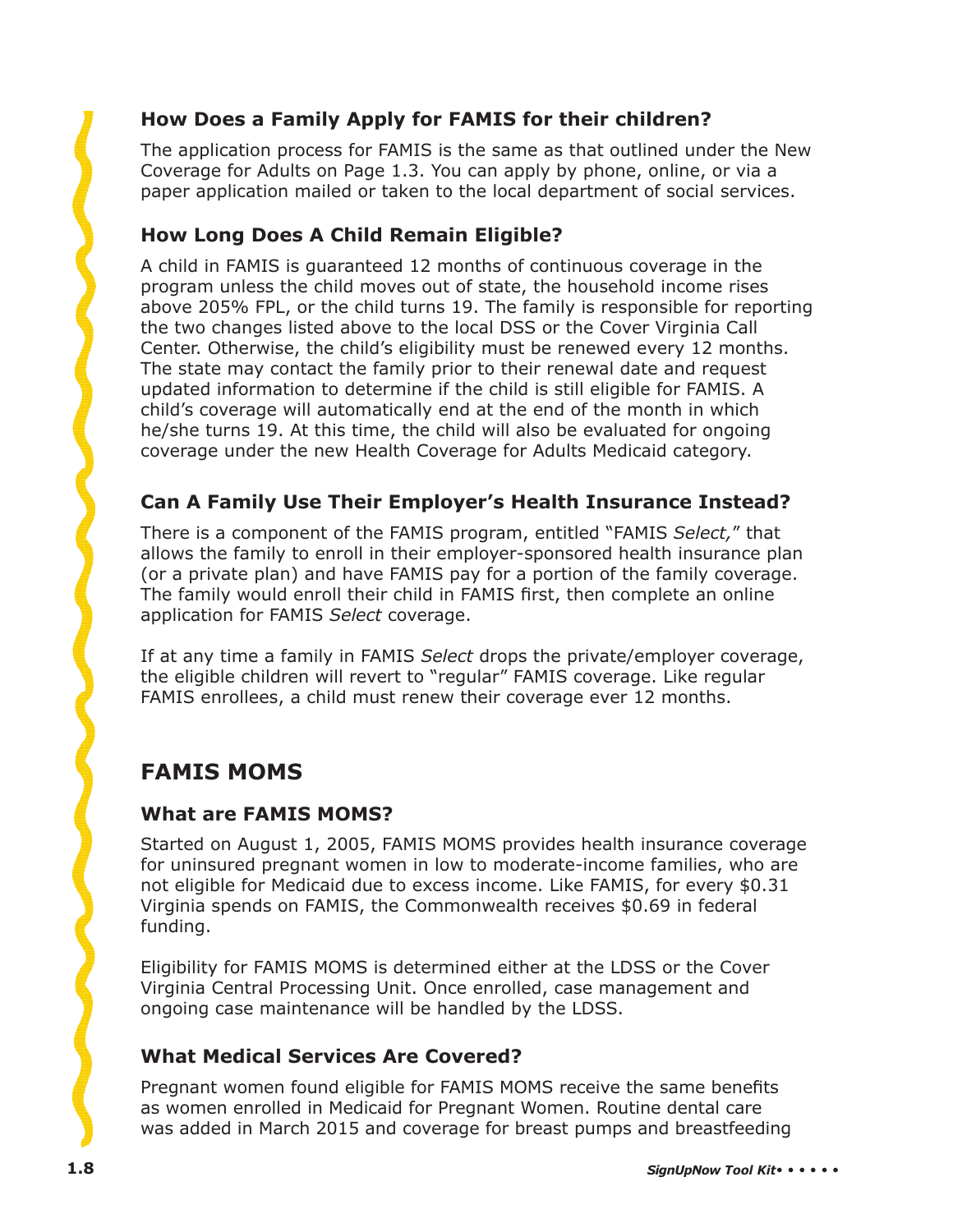consultants was added in January 2016. Women enrolled in FAMIS MOMS who are over age 21 are not eligible for eyeglasses or braces.

FAMIS MOMS services are delivered through six Managed Care Organizations (MCOs). A FAMIS MOMS recipient must choose her MCO from among the six by contacting the Cover Virginia Call Center.

# **Can FAMIS MOMS Pay For Recent Medical Bills?**

FAMIS MOMS coverage is effective the first day of the month of application. Any unpaid medical bills during that month can be retroactively paid by FAMIS MOMS.

#### **What Are The Costs For A Pregnant Woman On FAMIS MOMS?**

There are no costs for covered services for pregnant women enrolled in FAMIS MOMS.

#### **Which Pregnant Women Are Eligible For FAMIS MOMS?**

Any uninsured pregnant women living in families with eligible incomes that meet the nonfinancial eligibility criteria (including being a US citizen or in an eligible legal immigrant category) are eligible for FAMIS MOMS. A pregnant woman's application will be screened for Medicaid for Pregnant Women eligibility first and the pregnant woman must be enrolled in Medicaid for Pregnant Women if found eligible for that program. An applicant under age 19 will be screened for FAMIS Plus/FAMIS first and enrolled in the appropriate program, if eligible.

The income guidelines for FAMIS MOMS are 149% FPL to 205% FPL. If a pregnant woman is ineligible for Medicaid for Pregnant Women due to being over income, she is financially eligible for FAMIS MOMS if her income is under 205% FPL. It is important to note that a pregnant woman counts as a two people (or more if multiple children are expected) when determining household size.

*(Example – A single pregnant woman, a family of 2, earning \$3,128 a month or below may be eligible for FAMIS MOMS)\**

*\*The fi gure given as an example is based on the current Federal Poverty Guidelines, which are updated each year in late January/early February and includes the 5% FPL disregard.* 

# **Does It Matter If She Already Has Health Insurance?**

FAMIS MOMS is designed for **uninsured** expectant mothers. Therefore, pregnant women currently covered by "creditable" health insurance policies are NOT eligible for FAMIS MOMS.

#### **How Long Does She Remain Eligible?**

Once a pregnant woman is enrolled in FAMIS MOMS, she is enrolled for the duration of her pregnancy and 60 days postpartum regardless of any changes in income or insurance status. Coverage may be extended to 12 months postpartum some time in 2022.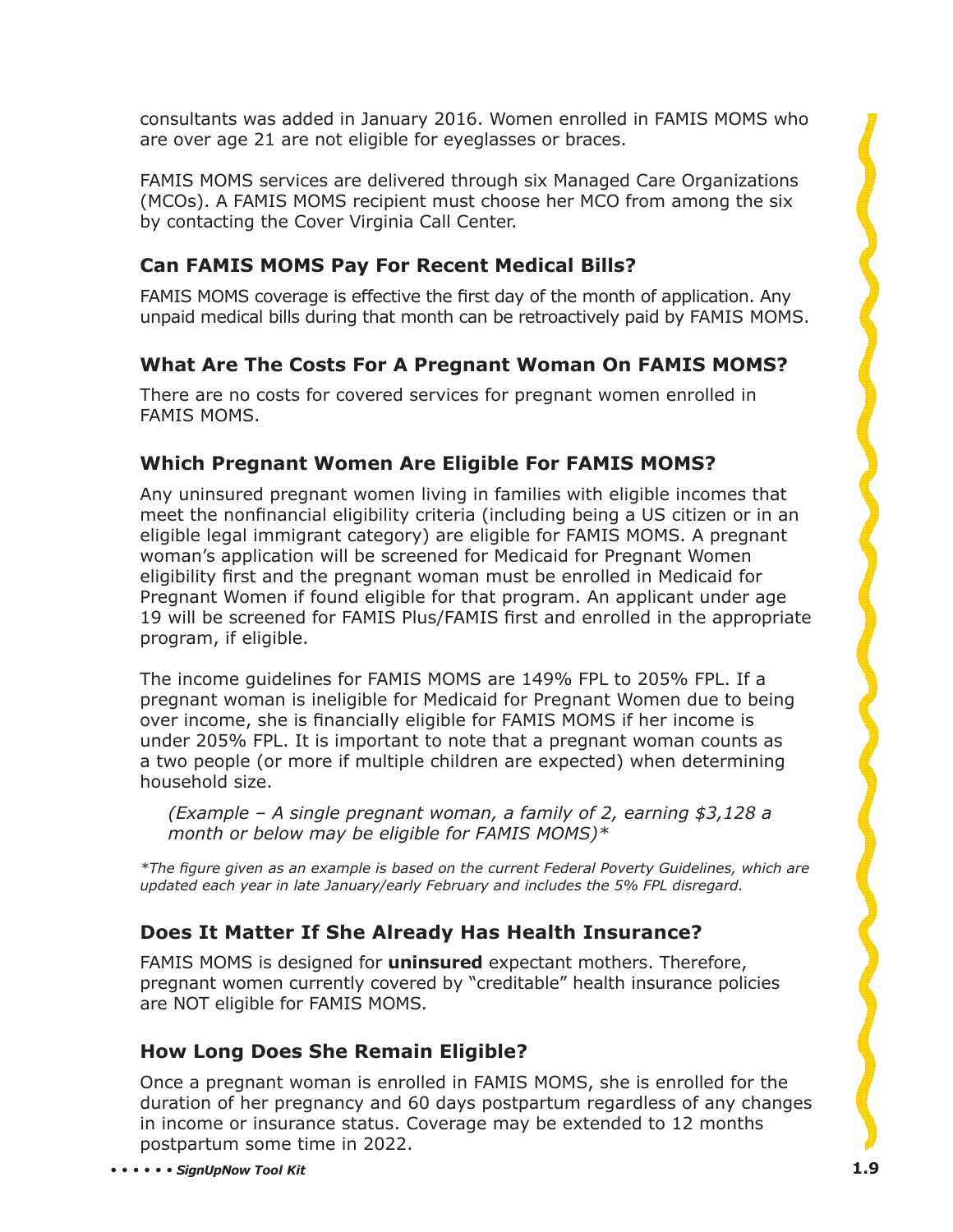A FAMIS MOMS recipient may be eligible for family planning services through Virginia's "Plan First" Program after the 60-day postpartum period and she will be evaluated for this coverage. She may also be eligible for financial assistance toward purchasing private health insurance through the Health Insurance Marketplace. Coming off of state-sponsored health insurance opens a "Special Enrollment Period" for the woman, and her family, to shop for coverage on the Marketplace.

# **Enrollment of the FAMIS MOMS Newborn**

Once a FAMIS MOMS recipient's baby is born, her child will be deemed eligible and enrolled in coverage for one year once she contacts her local DSS or the Cover Virginia Call Center to report the birth (via phone or online at www.coverva.org). The child will be enrolled in the appropriate program (either FAMIS or FAMIS Plus) and the child's case will be managed at the LDSS. If birth-related expenses need to be covered, the family needs to call and report the birth to the state within 3 months of the child's birth to ensure that these bills are covered.

# **How Does A Pregnant Woman Apply for FAMIS MOMS?**

The application process for FAMIS MOMS is the same as for the New Health Coverage for Adults, FAMIS Plus, FAMIS, Medicaid for Pregnant Women, FAMIS Prenatal Coverage, and Plan First.

# **FAMIS Prenatal Coverage**

# **What is FAMIS Prenatal Coverage?**

Started on July 1, 2021, FAMIS Prenatal Coverage is the newest addition to Virginia's CHIP program. It provides health insurance coverage for uninsured pregnant women in low to moderate-income families, who do not meet immigration status rules for other Medicaid coverage.

Eligibility for FAMIS Prenatal Coverage is determined either at the LDSS or the Cover Virginia Central Processing Unit. Once enrolled, case management and ongoing case maintenance will be handled by the LDSS.

# **What Medical Services Are Covered?**

Pregnant women found eligible for FAMIS Prenatal Coverage receive the same benefits as women enrolled in FAMIS MOMS, including routine dental care and coverage for breast pumps and breastfeeding consultants. Women enrolled in FAMIS PC who are over age 21 are not eligible for eyeglasses or braces.

FAMIS Prenatal Coverage services are delivered through six Managed Care Organizations (MCOs). A FAMIS Prenatal Coverage recipient must choose her MCO from among the six by contacting the Cover Virginia Call Center.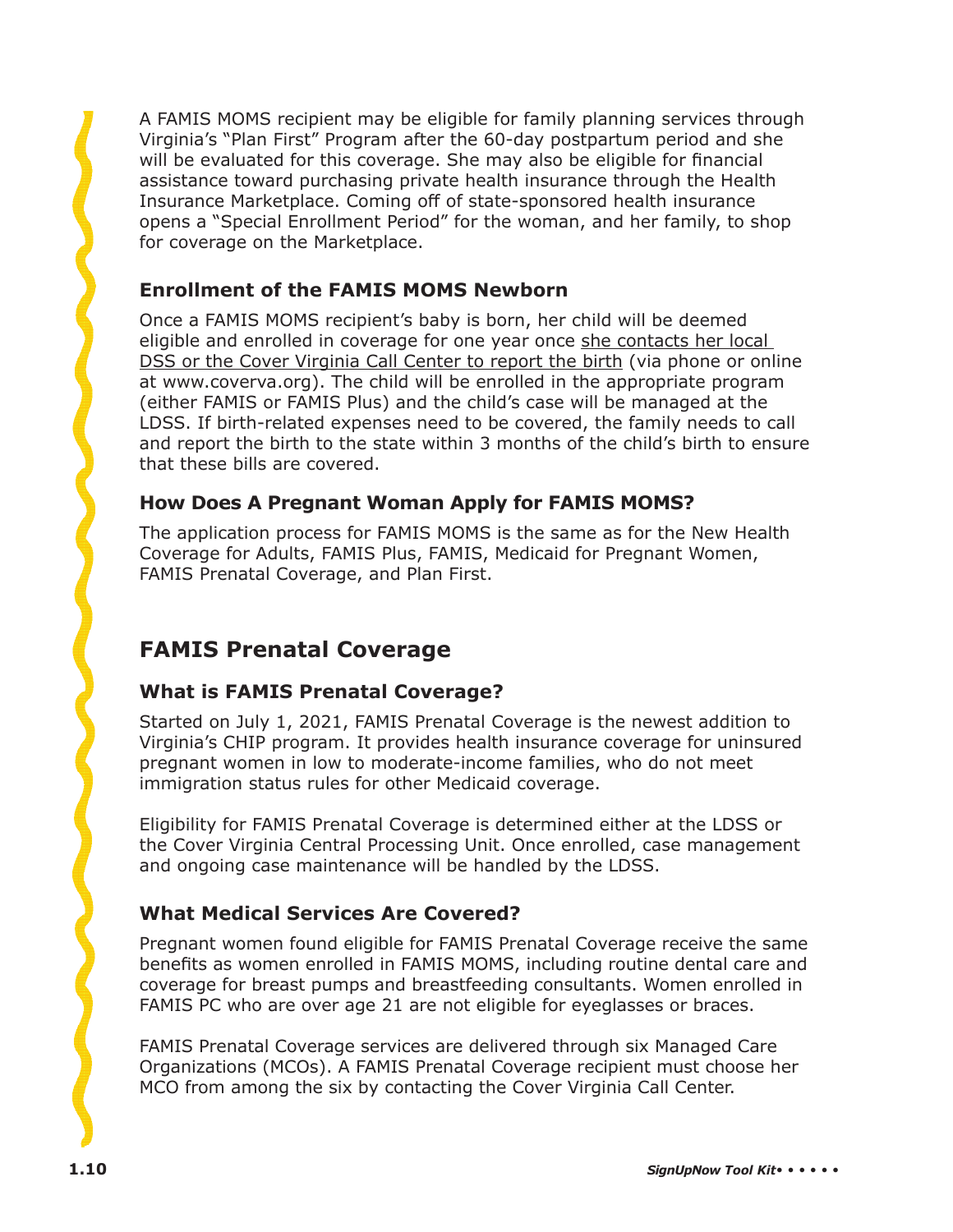# **Can FAMIS Prenatal Coverage Pay For Recent Medical Bills?**

FAMIS Prenatal Coverage is effective the first day of the month of application. Any unpaid medical bills during that month can be retroactively paid by FAMIS Prenatal Coverage. It is possible that bills for emergency medical services up to three months prior to application may be covered by Emergency Medicaid but only if the pregnant woman has an income below 148% of the Federal Poverty Level.

#### **What Are The Costs For A Pregnant Woman On FAMIS Prenatal Coverage?**

There are no costs for covered services for pregnant women enrolled in FAMIS Prenatal Coverage.

#### **Which Pregnant Women Are Eligible For FAMIS Prenatal Coverage?**

Any uninsured pregnant women living in families with eligible incomes that meet the financial and nonfinancial eligibility criteria (excluding immigration status and the need for a Social Security Number) are eligible for FAMIS Prenatal Coverage.

The income guidelines for FAMIS Prenatal Coverage are between 0% FPL to 205% FPL. It is important to note that a pregnant woman counts as a two people (or more if multiple children are expected) when determining household size.

*(Example – A single undocumented pregnant woman, a family of 2, earning \$3,128 a year or below may be eligible for FAMIS PC)\**

*\*The fi gure given as an example is based on the current Federal Poverty Guidelines, which are updated each year in late January/early February and includes the 5% FPL disregard.* 

# **Does It Matter If She Already Has Health Insurance?**

FAMIS Prenatal Coverage is designed for **uninsured** expectant mothers. Therefore, pregnant women currently covered by "creditable" health insurance policies are NOT eligible for FAMIS Prenatal Coverage.

# **How Long Does She Remain Eligible?**

Once a pregnant woman is enrolled in FAMIS Prenatal Coverage, she is enrolled for the duration of her pregnancy and to the end of the month in which the 60th day following the end of the pregnancy occurs, regardless of changes in income or insurance status.

# **Enrollment of the FAMIS Prenatal Coverage Newborn**

An infant born to a woman enrolled in FAMIS Prenatal Coverage will receive ongoing coverage beginning at birth. The coverage will be in FAMIS Plus (children's Medicaid) or FAMIS and is based on the mother's income at the time of application. An application does not need to be submitted for the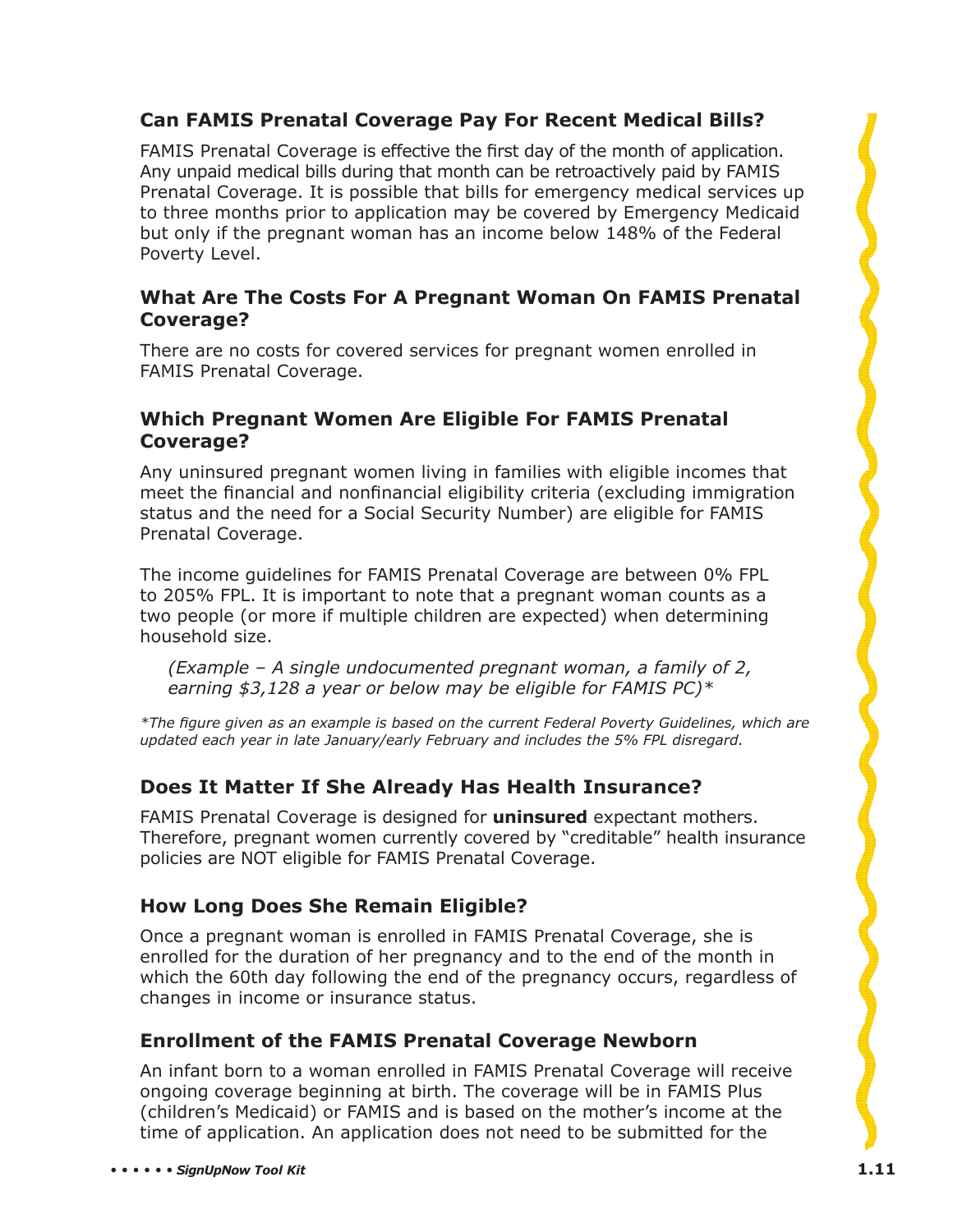baby, the family just needs to report the birth to the Cover Virginia Call Center, their Local Department of Social Services or report it online via CommonHelp.

#### **How Does A Pregnant Woman Apply for FAMIS Prenatal Coverage?**

The application process for FAMIS Prenatal Coverage is the same as for the New Health Coverage for Adults, FAMIS Plus, FAMIS, Medicaid for Pregnant Women, FAMIS MOMS, and Plan First.

# **Low Income Families with Children**

# **What Is Low Income Families with Children?**

Another one of the Medicaid covered groups is Low Income Families with Children (LIFC). This category of Medicaid provides coverage for low-income parents or a relative caretaker of a dependent child. A dependent child is defined as a child under the age of 18, or age 18 who is a full-time student in a secondary school or equivalent level of vocational or technical training or GED program who is reasonably expected to complete this schooling/training before or in the month he/she attains age 19. The parents or caretaker relative must be living with the dependent child. It is important to note that the child does not have to be covered by Medicaid for the parents/caretaker to be eligible for coverage.

A caretaker relative is an individual who is not a parent, but who is a relative (blood relative or by marriage) who is living with and assuming continuous responsibility for day to day care of the dependent child. Only **one** caretaker relative can be covered on a case.

For every \$0.44 Virginia spends on a LIFC recipient, the Commonwealth receives \$0.56 in federal funding.

# **What Medical Services Are Covered?**

LIFC enrollees are eligible for the full Medicaid benefit package, including non-emergency transportation. Though vision exams are covered, there is no coverage for eyeglasses unless provided as an extra benefit by their MCO. Routine dental care was added as a benefit in July 2021.

# **Can LIFC Pay For Recent Medical Bills?**

Up to three months retroactive coverage is available in LIFC, just like in the new Health Coverage for Adults, FAMIS Plus, and Medicaid for Pregnant Women.

# **What Are The Costs For A Parent/Caretaker On LIFC?**

While the LIFC recipient is in Fee-For-Service, small copayments are required for services (\$1 for a clinic visit; \$75 for an inpatient hospital admission). Once a LIFC recipients is enrolled with a Managed Care Organization they will no longer have copayments.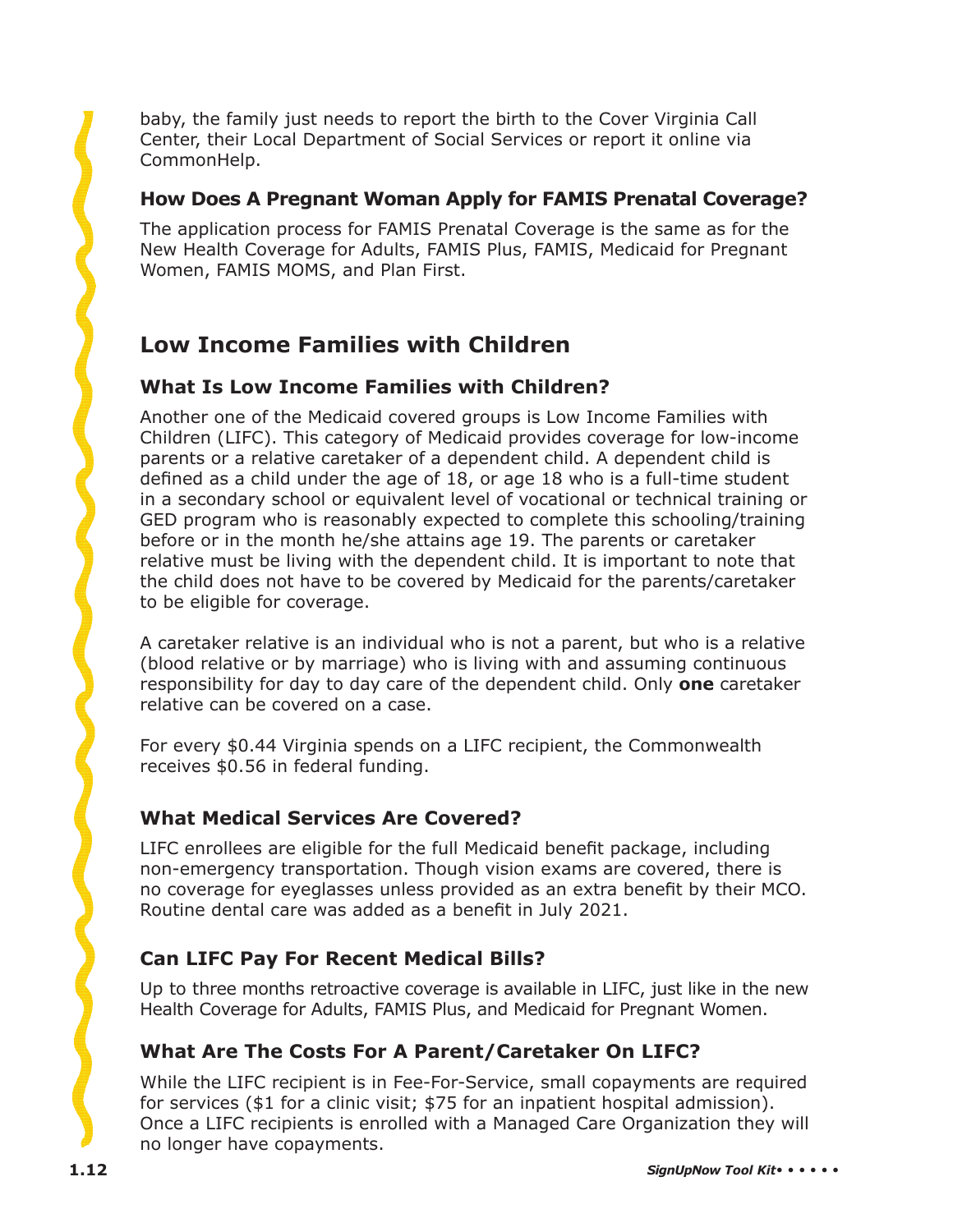# **Does It Matter If The Person Already Has Health Insurance?**

Parents or the caretaker relative may already have health insurance and can still be covered by LIFC. The other insurance plan would be billed first. LIFC may cover some things the private insurance does not (i.e. non-emergency transportation).

# **Who Is Eligible For LIFC?**

US Citizen or legal immigrant parents, or a caretaker relative, living in families with qualifying incomes are generally eligible for LIFC. While most of the non-financial rules are similar to those of the Medicaid for Pregnant Women and FAMIS Plus programs, one difference is immigration status. A Lawful Permanent Resident (LPR) may be eligible for coverage only after the first five years of residence in the US. Refugees and asylees from certain countries are eligible for only the first seven years in the US. Qualified immigrants who are US military veterans or active duty military are also eligible.

The LIFC income guidelines, which change every year on July 1st, are not based on the Federal Poverty Level. They are based on the Consumer Price Index instead. Where a person lives also matters. For this program there are three income groups and DSS divided Virginia's localities amongst them. Group III has the highest allowable monthly income and Group I the lowest.

*(Example – A parent living in a family of two in Alexandria [locality Group III] can make up to \$771 a month and be financially eligible for LIFC. That same parent living in Accomack County [Group I] could only make \$478 or less per month to be eligible.)\**

*\*These fi gures include the allowed 5% FPL disregard.*

# **How Long Does A Parent/Caretaker Remain Eligible?**

Coverage goes back to the first day of the month in which an approved application was received. If requested, coverage may also be retroactive for up to three-months prior to application.

Once approved for Medicaid in the LIFC category, coverage will continue for 12 months, as long as no changes are reported. Coverage must be reviewed at least once every 12 months. If this annual review is not completed, coverage may be cancelled.

An additional period of coverage (four to twelve months) may be awarded to a LIFC recipient whose income goes up. Once that additional period ends, if the household income exceeds the LIFC limit but is still under 138% FPL, the person can be evaluated for ongoing coverage through the New Health Coverage for Adults. If over 138% FPL at renewal, he/she can be evaluated for Plan First, Virginia's family planning coverage. The individual may also be eligible to receive financial assistance toward purchasing private health insurance through the Health Insurance Marketplace. Losing LIFC Medicaid coverage, opens a "Special Enrollment Period" to shop for coverage in the Marketplace.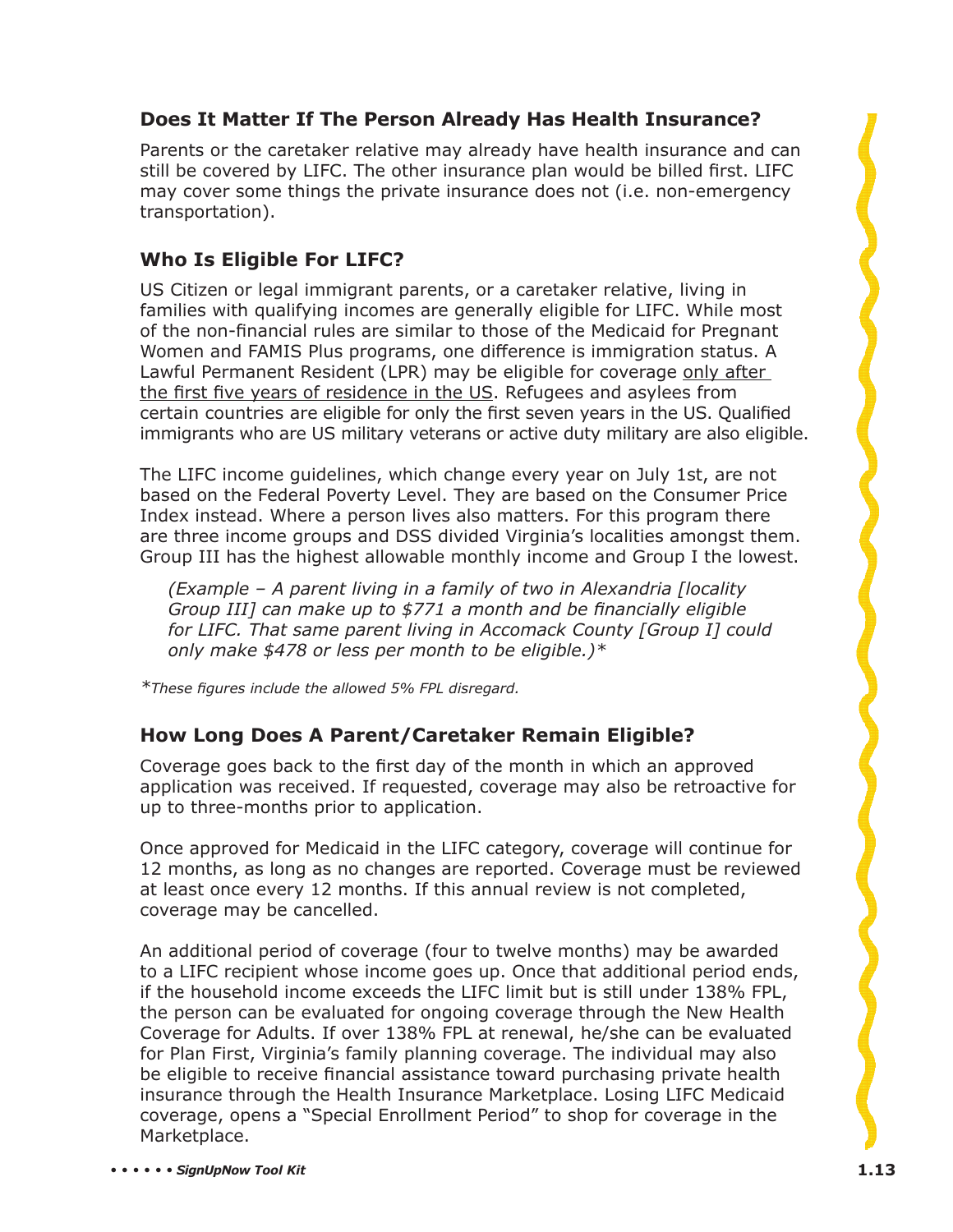# **How Does A Parent or Caretaker Relative Apply for LIFC?**

The application process for LIFC is the same as for the New Health Coverage for Adults, FAMIS Plus, FAMIS, Medicaid for Pregnant Women, FAMIS MOMS, FAMIS Prenatal Coverage, and Plan First.

# **Medicaid for Former Foster Care Youth**

#### **What Is Medicaid for Former Foster Care Youth?**

Another one of the Medicaid covered groups is Medicaid for Former Foster Care Youth (FFC). This category of Medicaid provides coverage for young adults who have aged out of state foster care (in Virginia or another state) and Medicaid at age 18. They are eligible for coverage, **regardless of income**, until age 26. Once of the changes made possible by the Affordable Care Act was the ability of kids stay on their parent's health insurance plans until age 26. The federal government wanted to give former foster care youth a similar benefit, so they allowed states to extend Medicaid to these individuals.

For every \$0.44 Virginia spends on a Medicaid for Former Foster Care Youth recipient, the Commonwealth receives \$0.56 in federal funding.

#### **What Medical Services Are Covered?**

FFC enrollees are eligible for the full Medicaid benefit package, including nonemergency transportation. EPSDT benefits are available to enrollees under age 21. Routine dental care was added as a benefit in July 2021.

# **Can FFC Pay For Recent Medical Bills?**

Up to three months retroactive coverage is available to FFC recipients. This coverage can be requested on the Application.

# **What Are The Costs For A FFC Recipient?**

While the recipient is in Fee-For-Service, small copayments are charged for services (\$1 for a clinic visit; \$75 for an inpatient hospital admission). FFC recipients receiving services through a Managed Care Organization have no copayments.

#### **Does It Matter If The Person Already Has Health Insurance?**

Individuals may already have health insurance and can still be covered by FFC. The other insurance plan would be billed first. FFC may cover some things the private insurance does not (i.e. non-emergency transportation).

# **Who Is Eligible For FFC?**

While most of the non-financial rules are similar to those of the Medicaid for Pregnant Women and FAMIS Plus programs, one difference is immigration